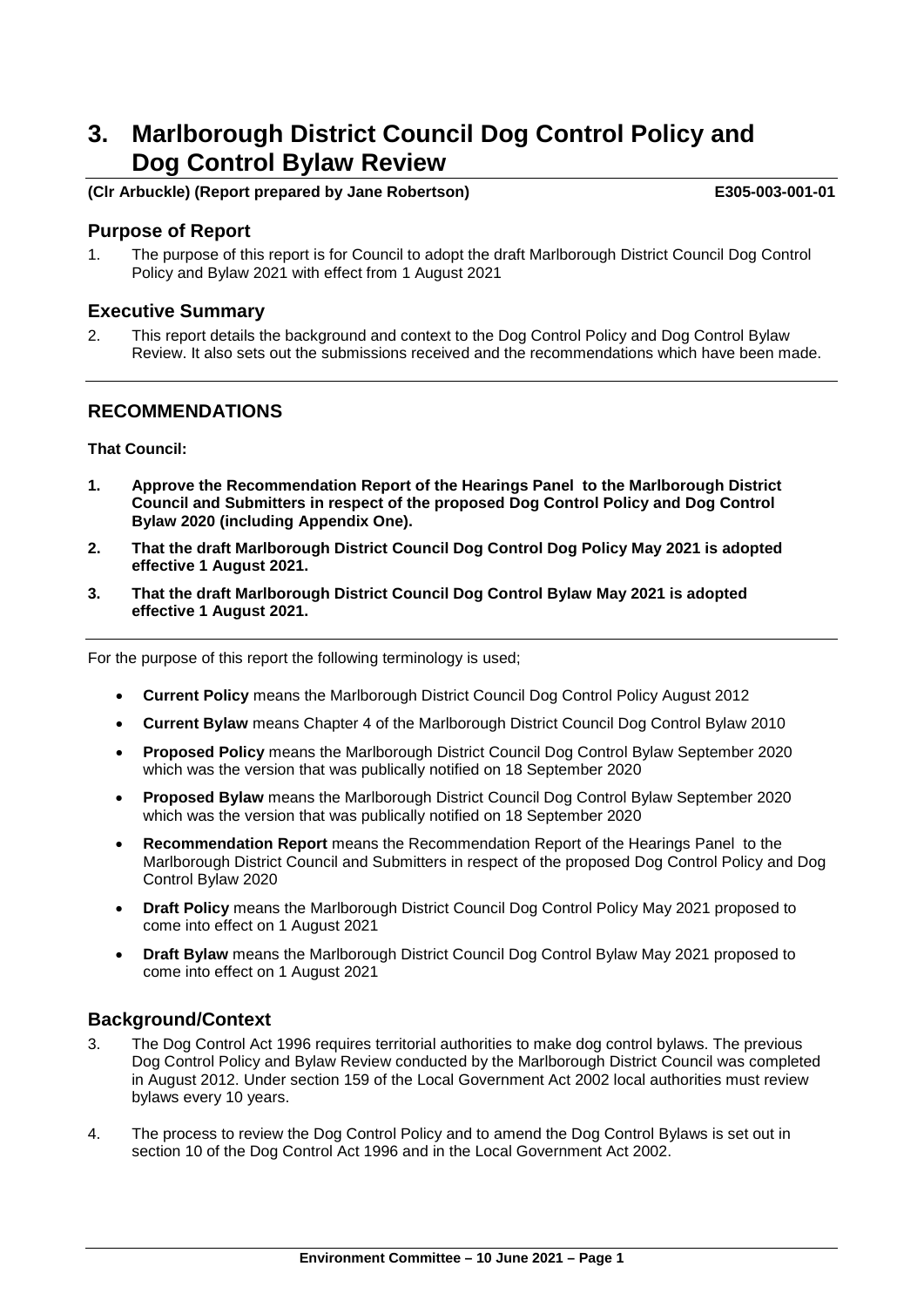- 5. Following the Environment Committee meeting on 27 August 2020, Council approved the commencement of the review of the current Policy and current Bylaw.
- 6. A Hearing Panel consisting of Chair, Councillor Arbuckle, and Councillors Taylor, Sowman and Faulls were appointed to hear submissions on the Dog Control Policy and Bylaw Review and make recommendations to Council on the proposed Policy and Bylaw following deliberations on the submissions received.
- 7. The public notification on the proposed Policy and proposed Bylaw commenced on 18 September 2020 and the submission period closed on 9 November 2020. Letters were sent to all registered dog owners in the Marlborough District to give notice of the proposed Policy and proposed Bylaw review.

### **Submissions and Hearings**

- 8. Council received 679 submissions on the proposed Policy and proposed Bylaw including a petition with 699 signatures opposing dogs being on-leash on the Taylor River.
- 9. Of the submissions received, 72 submitters indicated that they wished to speak to their submissions.
- 10. Hearings were held at Council on 30 November and 1 December 2020. There were 36 submitters that had indicated that they wished to speak to their submissions but either withdrew prior to the Hearing date or did not appear at their allocated time.
- 11. The proposal to require dogs to be on-leash on the section of the Taylor River from the Quays near Raupo café to the Burleigh Bridge received strong opposition and the most submissions.
- 12. With regard to the proposal to allow dogs to be on-leash and under control in the Blenheim Central Business District (CBD) a robust response was received with submissions both for and against the proposal.
- 13. There was a strong response in opposition to the proposal to prohibit dogs from Pollard Park.
- 14. Restricting dog access to Ward Beach and the Wairau Valley Golf Course and Recreation Reserve area also received a number of submissions.
- 15. There were also submissions received in Picton with regard to the proposal to change to on-leash areas at the Victoria Domain Reserves, Esson's Valley and Tirohanga Tracks.

#### **Recommendations and rationale**

- 16. The Hearings Panel undertook a number of site visits and deliberated over a number of days.
- 17. The recommendations have attempted to achieve a balance between the control of dogs and recognition of the community benefits of responsible dog ownership. The Hearings Panel has endeavoured to provide opportunities for the exercise and recreational needs of dogs and their owners whilst recognising the need to minimise danger, distress and nuisance to the community generally.
- 18. The recommendations are expanded further in the attached Recommendation Report. Appendix One alphabetically goes through all of the recommendations on topics and locations in the proposed Dog Control Policy and Bylaw.
- 19. The Hearings Panel made some amendments to the proposed Policy and proposed Bylaw to take into consideration the recommendations that have been made. The draft Policy and draft Bylaw are also attached to the Recommendation Report.
- 20. Where a topic or location received no submissions the Hearings Panel considered there has been no further information for it to take into account regarding that matter and has recommended that the Policy and Bylaw for the topic or location as proposed should be adopted.
- 21. It has been recommended that the draft Policy and draft Bylaw should come into effect from 1 August 2021. This date has been chosen as it avoids the particularly busy registration period for Animal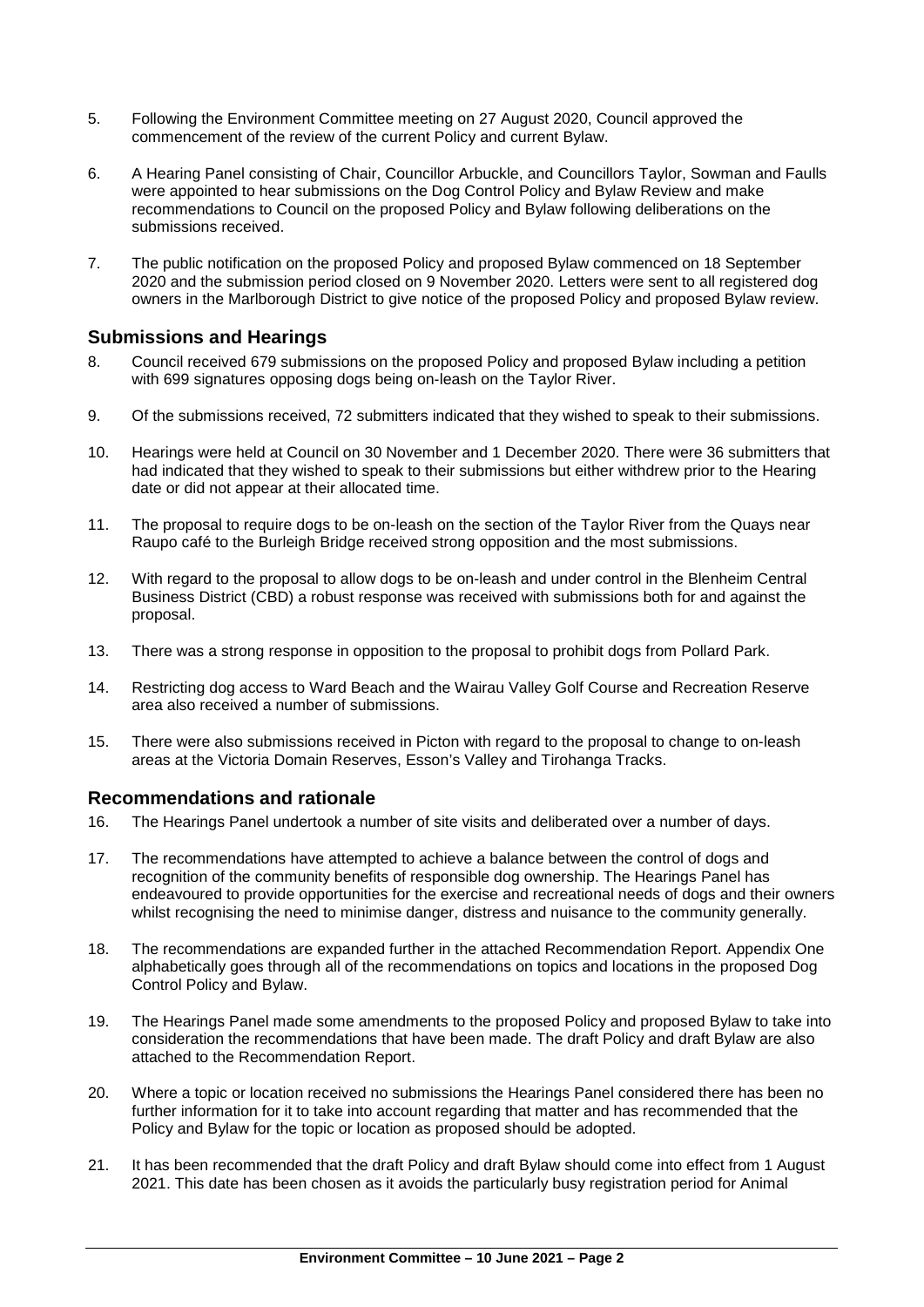Control as dog registration fees need to be paid by 31 July 2021 before the late fees are applied. It would provide time to enable correct signage to be in place and the Dog Exercise Area Smart Map to be updated.

#### **Summary of recommendations**

- 22. A full list of the recommendations and consideration of all topics and locations is detailed in the attached Recommendation Report and Appendix One.
- 23. Along the Taylor River Reserve dogs are allowed off-leash from Taylor Dam to the Henry Street bridge on the Blenheim town side and to the Alfred Street bridge on the true left bank (west side) and both sides of Riverside park north of the Sinclair Street rail bridge.
- 24. Dogs are allowed on-leash in the Blenheim Central Business District.
- 25. In Pollard Park, Churchill Glade and Waterlea Gardens dogs are allowed on-leash but they are prohibited from the Blenheim golf course and the Baden Powell corner grassed area, BBQ picnic areas and the children's playground.
- 26. At Victoria Domain Reserves dogs need to be on-leash on the formed walking and shared walking and biking tracks but are prohibited from the mountain bike tracks and are allowed off-leash on the lower Picton to Waikawa Track.
- 27. Dogs are allowed on-leash at the Wairau Valley Golf Course and Recreation Reserve.
- 28. At Ward Beach dogs are allowed on-leash in the car park and on the beach, north of the boat launching area to Chancet Rocks and south of the boat launching area to Needles Point. Dogs are allowed off-leash at the Ward Beach boat launching area. However, dogs are prohibited at Ward Beach north beyond Chancet Rocks to Marfells Beach and south beyond Needles Point to the Marlborough District Council boundary due to ecological reasons.

#### **Next steps**

- 29. Under the Local Government Act 2002, Council cannot delegate the power to make a bylaw to a committee. Consequently, the final decision on the making of the Dog Control Bylaw must be made at the next full Council meeting.
- 30. Media releases will be prepared with key messages about the decisions from the Dog Control Policy and Dog Control Bylaw review
- 31. A signage review will be required to ensure that the correct signage is in place when the new bylaw comes into effect.
- 32. The Council Dog Exercise Smart Map will need to be updated to have the correct dog prohibited, dog on-leash and dog off-leash areas for when the new bylaw comes into effect.
- 33. Other matters which were raised through the submission process that were outside the scope of the Dog Control Policy and Bylaw review will be collated and referred to Council's Parks and Open Spaces Section.

#### **Presentation**

A short presentation will be given by Jane Robertson (15 minutes).

#### **Attachments**

*Attachment 1 –* Recommendation Report of the Hearings Panel to the Marlborough District Council and Submitters in respect of the proposed Dog Control Policy and Dog Control Bylaw 2020 Page [*no*]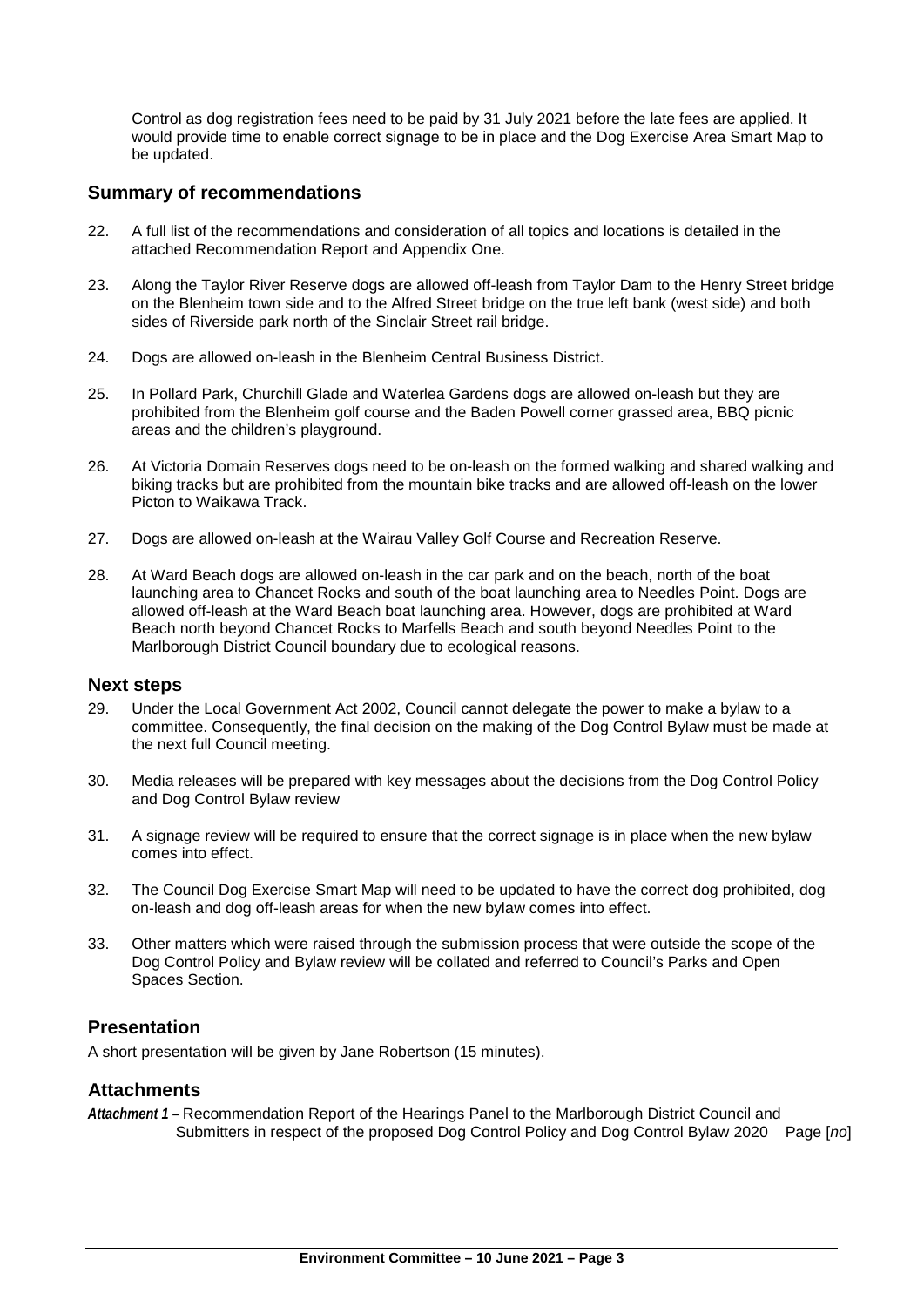| Author     | Jane Robertson, Animal Control Contract Manager |
|------------|-------------------------------------------------|
| Authoriser | Jamie Clark, Compliance Manager                 |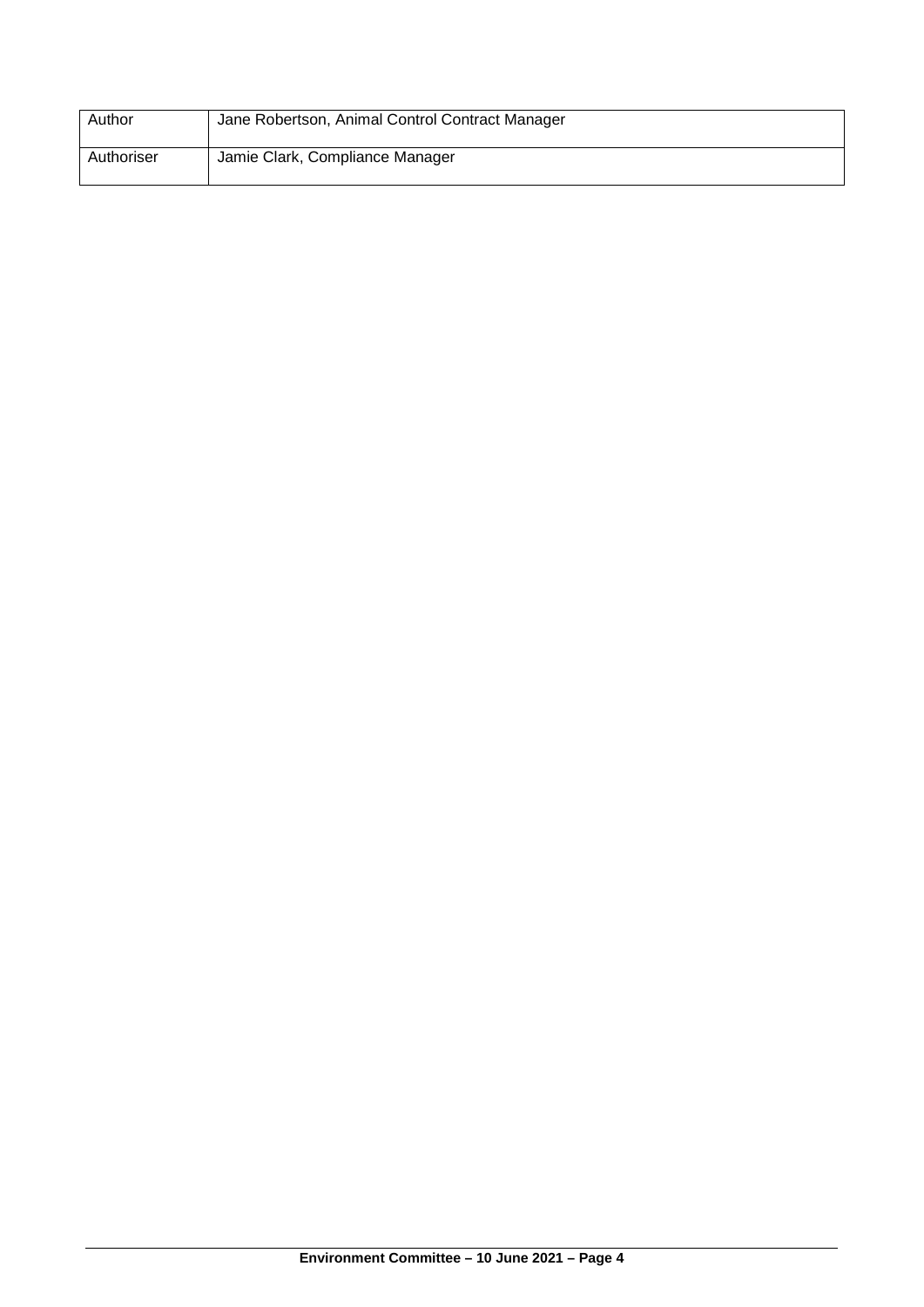## *Summary of decision-making considerations*

### *Fit with purpose of local government*

The review of the Dog Control Policy and Dog Control Bylaw is required by the Dog control Act 1996 and the Local Government Act 2002.

## *Fit with Council policies and strategies*

| X                                  | Contributes | Detracts | Not applicable |
|------------------------------------|-------------|----------|----------------|
| LTP / Annual Plan                  | X           |          |                |
| <b>Financial Strategy</b>          | X           |          |                |
| Infrastructure Strategy            |             |          | X              |
| Social well-being                  |             |          |                |
| Economic development               |             |          |                |
| <b>Environment &amp; RMA Plans</b> | X           |          |                |
| Arts & Culture                     |             |          | X              |
| 3 Waters                           |             |          | X              |
| Land transport                     |             |          | X              |
| Parks and reserves                 | X           |          |                |

#### *Nature of the decision to be made*

The relationship of Maori and their culture and traditions with their ancestral land, water, sites, wahi tapu, valued flora and fauna, and other taonga have been identified and considered in determining access for dogs in public places.

#### *Financial considerations*

The review has been budgeted for in the Dog Control budget.

#### *Significance*

The recommendation is considered significant under Council's Significance and Engagement Policy*.* These recommendations that have been made affect the whole of the Marlborough District and all residents in Marlborough are potentially interested these decisions.

#### *Engagement*

The Special Consultative Procedure was followed as per section 83 of the Local Government Act 2002. Public consultation is required for a minimum of 4 weeks but the submission period was open for just over 6 weeks to give the public plenty of opportunity to have their say.

A communications plan was developed and the Council website has been regularly updated with the next steps.